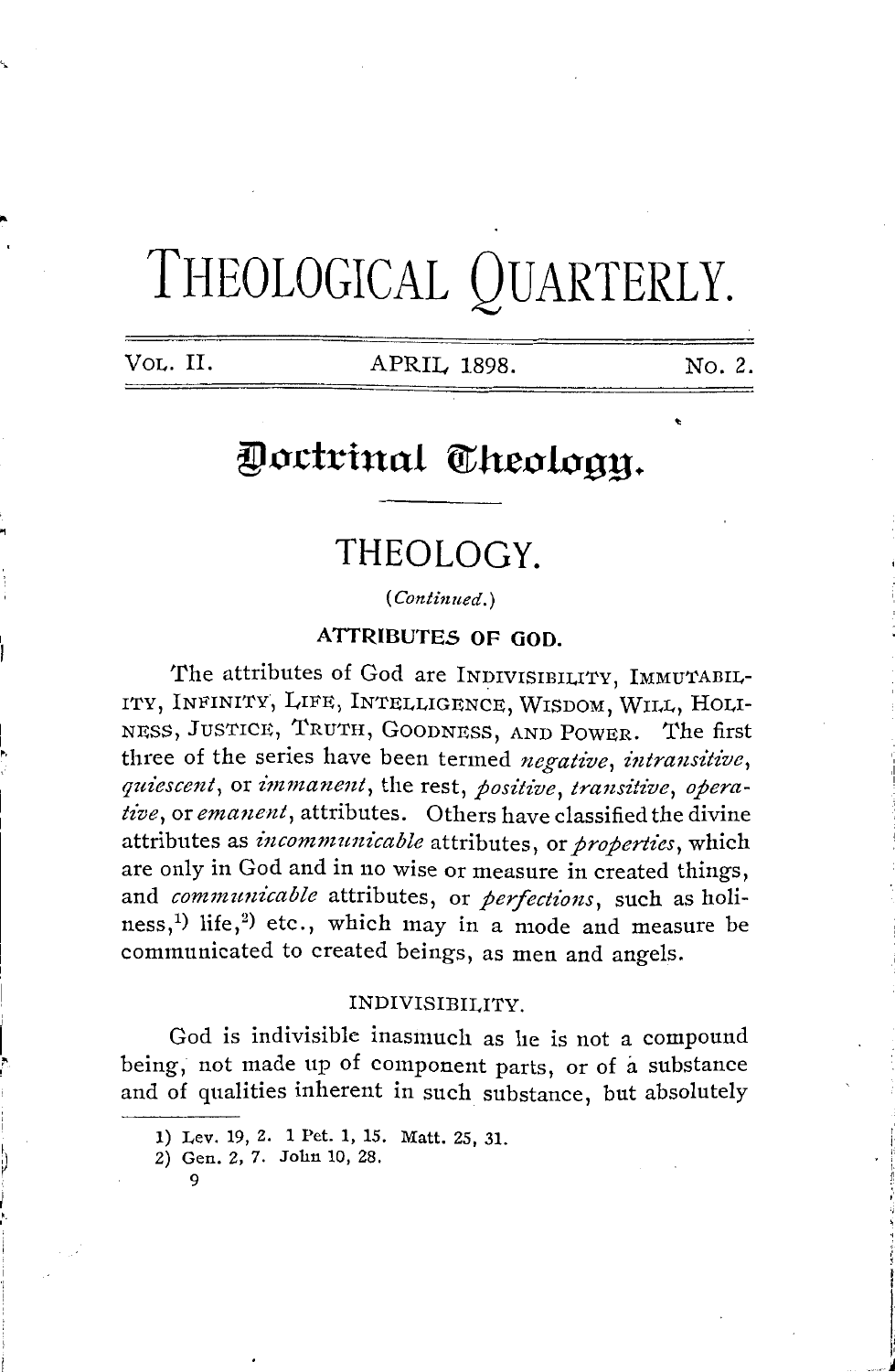I I

I

## **Historical Theology.**

#### EVOLUTION IN HISTORY.

The theory of evolution is one of the fundamental errors of modern science, not only of Biology and Geology, where it has made the saddest havoc, but also in other sciences. There is hardly anything in heaven, or in earth, or under the earth, which has not been represented as the product of evolution: God, man, the devil, the heavenly bodies, the earth, physical life, political life, religion in general, Judaism, Christianity, the Bible, Philosophy, Medicine, Law, Mathematics, Theology, education, poetry, painting, sculpture, music, agriculture, commerce, the trades, liberty, marriage, benevolence, fashions, ships, guns, watches, lead pencils, and lucifer matches, have been traced through their various stages of evolution, and evolution itself makes no exception and claims for itself its evolution *ab ovo.* And, what is most remarkable, this seemingly all-pervading principle has no existence but in the minds of those who entertain this fiction. There never was such a process as evolution from a neutral cell to organic life, and from lower to higher organisms, from vegetable to animal life, from lower to higher animals, from irrational to rational beings. In fact, the whole theory of evolution, as it stands to-day, is not a scientific principle, but a huge, thoroughly unscientific swindle, with not one solitary fact to support it, a hypothesis, which does not really explain a single phenomenon and in its application leads the investigator into a maze of inconsistencies, of untrue conclusions, of irreconcilable contradictions with the stubborn facts of nature and history. While there certainly is such a thing as natural growth, there is in all the universe no such thing as evolution from the homogeneous to the heterogeneous. One of

 $\mathcal{C}^{\dagger}_{\mathcal{C}}$ I I. A 11:,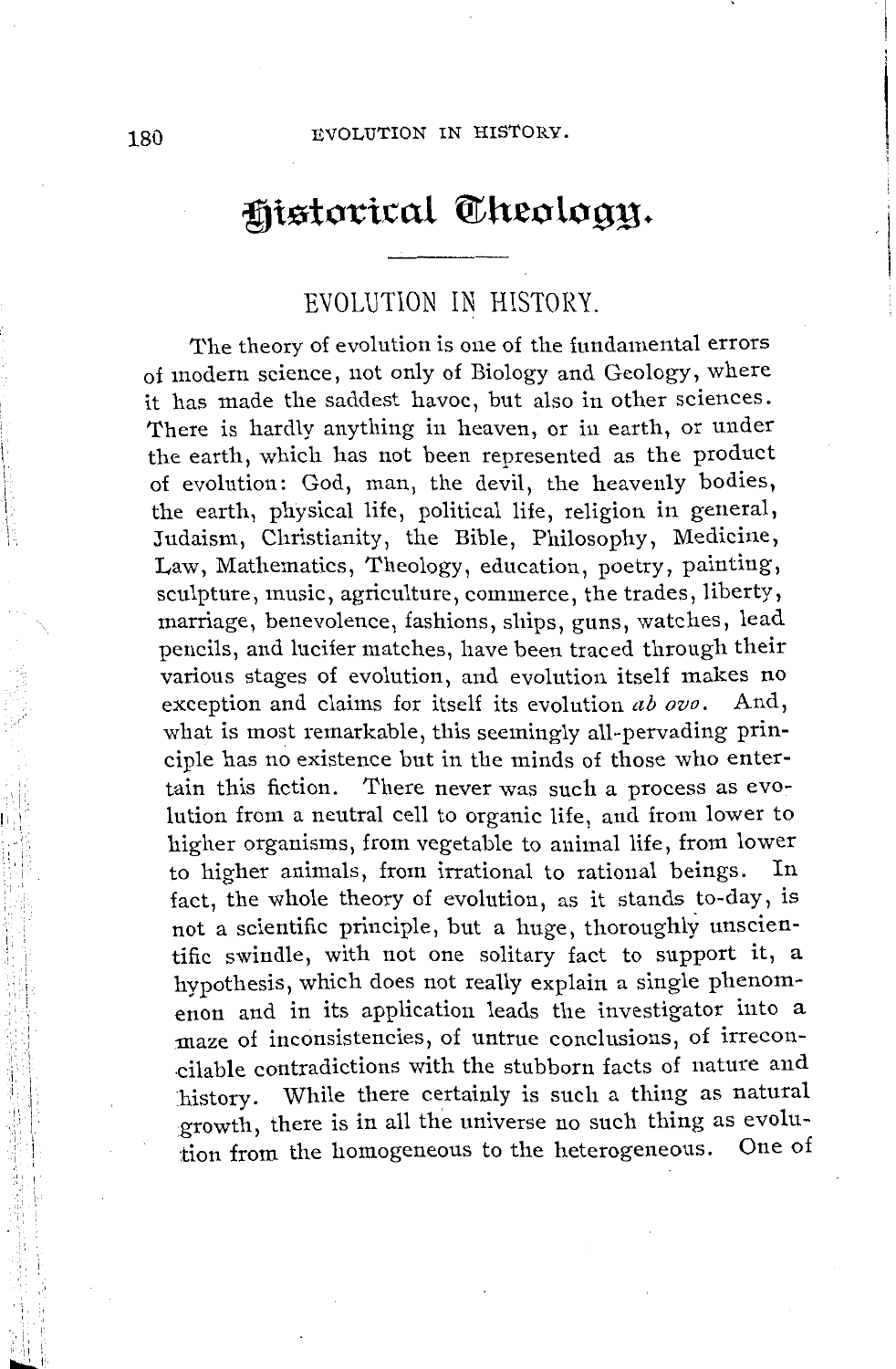the most eminent naturalists of the age, Agassiz, has said: "These results are of the highest importance· at this moment, when men of authority in science are attempting to renew the theory of a general transmutation of all animals of the higher types out of the lower ones. If such views are ever to deserve serious consideration, and be acknowledged as involving a scientific principle, it will only be when their supporters shall have shown that the fundamental plans of structure characteristic of the primary groups of the Animal Kingdom are transmutable, or pass into one another, and that their different modes of development may lead from one to the other. Thus far Embryology has not recorded one fact on which to pass such doctrines.''<sup>1)</sup> And again: "I cannot repeat too emphatically, that there is not a single fact in Embryology to justify the assumption that the laws of development, now known to be so precise and definite for every animal, have ever been less so, or have ever been allowed to run into each other. The philosopher's stone is no more to be found in the organic than the. inorganic world; and we shall seek as vainly to transform the lower animal types into the higher ones by any of our theories, as did the alchemists of old to change the baser metals into gold.''<sup>2)</sup>

Of course, we do not claim a hearing as an authority in Biology. Neither do we deem a biological question conclusively settled by a quotation from even such a scientist as Agassiz, and there are some things in what Agassiz has written which we can not endorse. But we have an authority on our side of the question for whom we do demand a hearing also in Biology, the Maker and Preserver of heaven and earth, who says: And God said, Let the earth bring forth *grass, the herb* YIELDING SEED, *and the fruit tree yielding fruit* AFTER HIS KIND, *whose* SEED IS IN ITSELF upon the

2) Ibid. pp. 318. 319.

/ I

<sup>1)</sup> Methods of study in Natural History, by L. Agassiz, pp. 303 f.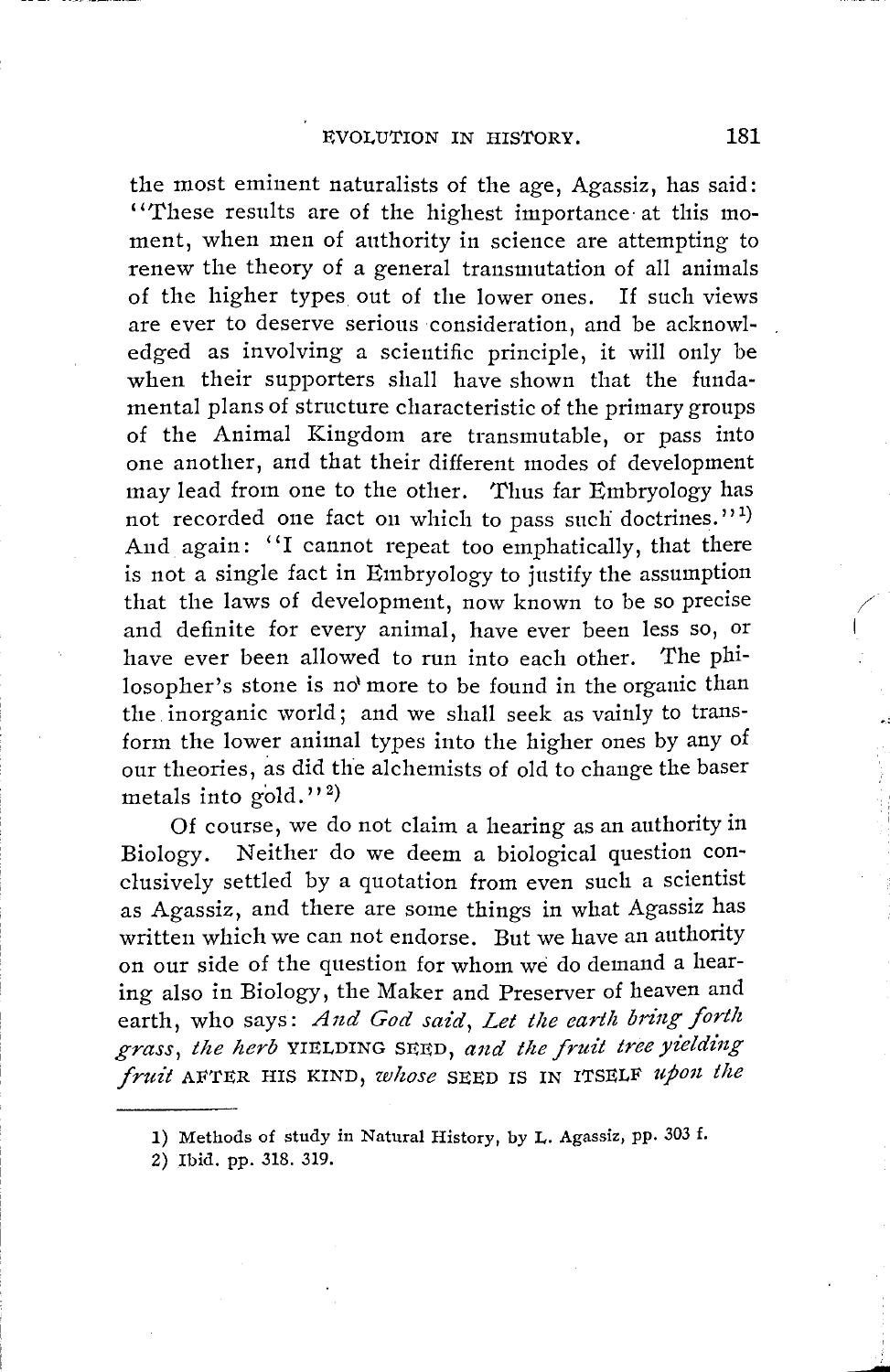earth: and it was so. And the earth brought forth grass and herb YIELDING SEED AFTER HIS KIND, and the tree yielding fruit, whose SEED WAS IN ITSELF, AFTER HIS KIND: and  $God$  saw that it was good. . . . And God created great *whales, and every living creature that moveth, which the waters brought forth abundantly, AFTER THEIR KIND, and* every winged fowl AFTER HIS KIND: and God saw that it *was good .* ... *And God made the beast of the earth* AFTER HIS KIND, and cattle AFTER THEIR KIND, and everything *t!tat creepetlt upon the earth* AFTER HIS KIND: *and God saw*  that it was good. And God said, Let us make man IN OUR IMAGE, AFTER OUR LIKENESS .... *And God created man*  IN HIS OWN IMAGE.<sup>1</sup>) This definitely and forever shuts out the theory of evolution from the genesis of vegetable and animal life on the earth and from the origin of man.

What, then, of *history?* Does evolution produce historical quantities and bring about historical events? Before looking for an answer upon this question, we must first remember that in history as in nature not every kind and instance of change must be allowed to pass as evolution or as due to evolution. The evolutionist in history asserts that not only the laws of inanimate nature, but also the laws of human thought are absolutely rigid, inflexible, automatic; that the human mind, like a machine, will, when given the same material, invariably, at all times, and everywhere grind out the same product. 2) That the same laws which develop the physical man everywhere into the traits of the species, act also on his psychical powers, and not less absolutely, to bring their products into conformity.<sup>3)</sup> ) The question before us, then, is, whether historical phenomena are due to the working together of causes operating by rigid inherent necessity, independent of free agencies.

<sup>1)</sup> Gen. 1, 11. 12. 20. 21. 24. 25-27.

<sup>2)</sup> See also THEOLOGICAL QUARTERLY, Vol. I, p. 488.

<sup>3)</sup> Brinton, Rel. of primit. peoples, p. 7 f.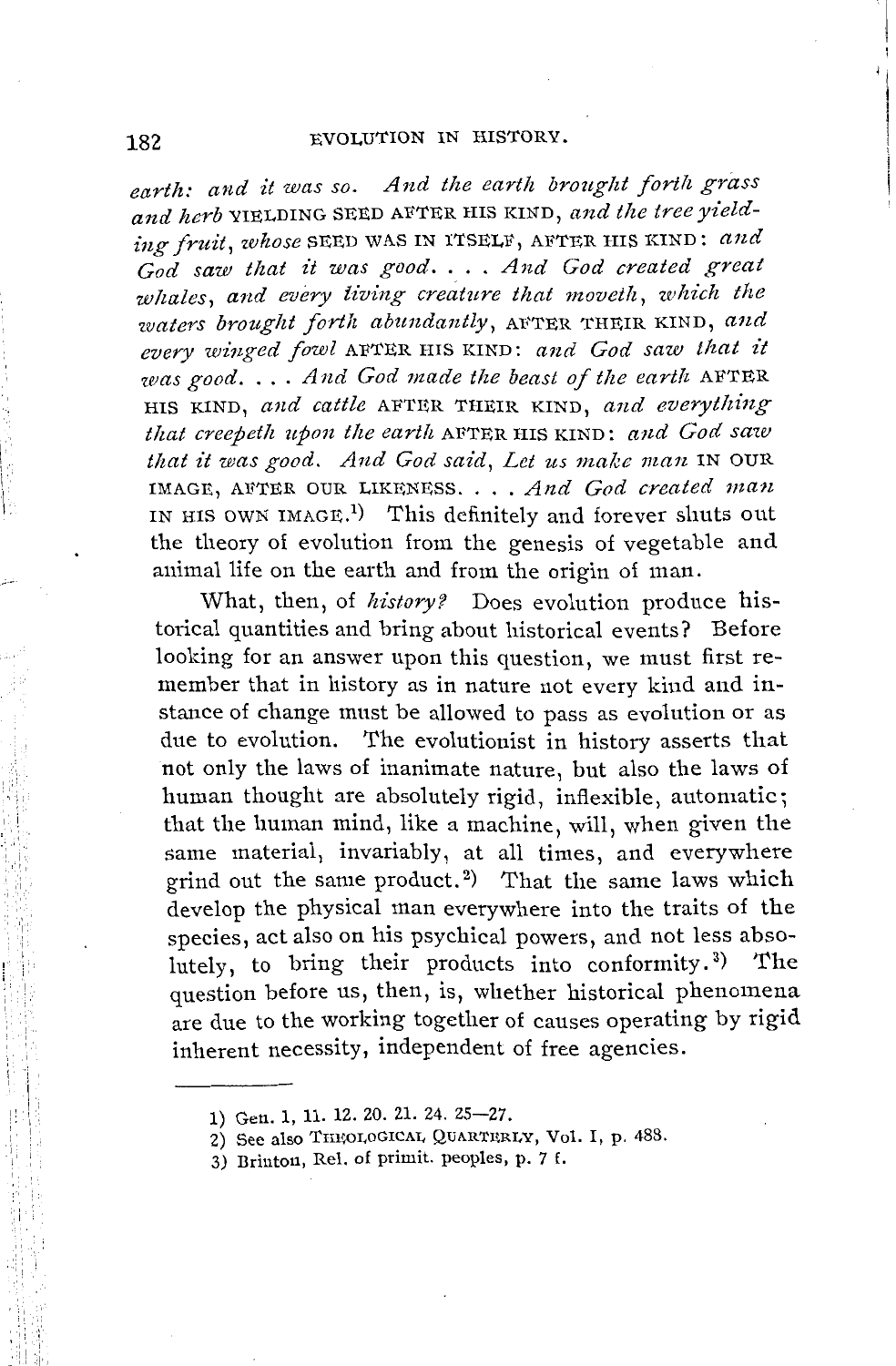This being the question, it must be simply denied in the light of both reason and revelation. We apply the test of revelation first by placing a few historical facts in the light of Scripture.

In the first instance, then, the question as to the origin of the world and of created things, including the origin of man, is not a question of natural science, but strictly a historical question, which cannot, therefore, be settled by any amount of speculation or biological and geological investigation, but must be answered from sources of historical information or hopelessly abandoned as an unfathomable mystery. A fully reliable source of historical information we have in the first chapters of Genesis<sup>1</sup>) and other texts of Scripture, according to which in the beginning God made the heaven and the earth and in six days created the vegetable and animal world and the parents of the human race, and established the conditions of their continued existence and propagation. The evolutional "descent of man" is purely and simply a fiction. The fall of man was another historical event, a record of which we have in the third chapter of Genesis, which can, again, be supplanted by no amount of speculation. And this change in the nature and condition of man, including the entrance of death into the world, was not brought about by a process of evolution, but the fall was enacted by the will of the devil and the will of man,<sup>2</sup>) and death, the penalty of sin, was imposed by the righteous will of God. That the diversity of languages is not owing to a process of evolution, but to a special dispensation of God, bringing about a historical event, is just as true 3) as that man was not in the course of long ages, by evolution, but from the beginning, by creation, made a speaking creature.<sup>4</sup>) That the human race should multiply and replenish the earth was likewise ordained by the Creator in the beginning,<sup>5</sup>) and the distribution of peoples and na-

4) Gen. 2, 19. 20. 24...

/

<sup>1)</sup> Gen. 1. 2. 2) Gen. 3, 1 ff. 3) Gen. 11, 1. 6. 7-9. 5) Gen. 1, 28.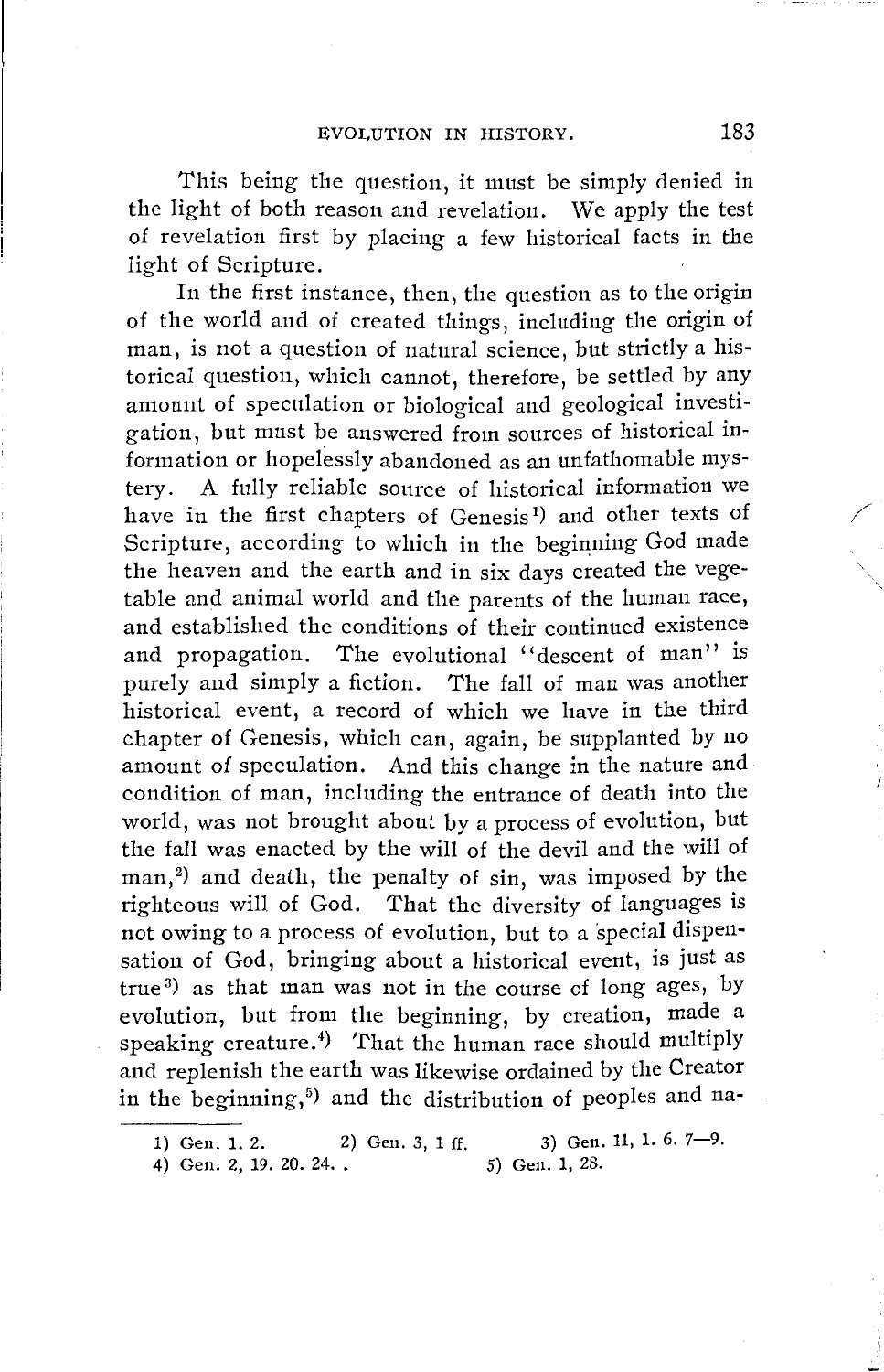tions over the face of the earth was not by evolution according to certain fixed intrinsic laws, but according to the decrees of Him who *lzatlz determined tlze times before appointed*  and the bounds of their habitation.<sup>1</sup>) The rise, progress, decline, and fall of the great empires of history came about under the providence and government of God.<sup>2</sup>) The great turning point of history, and the events which inaugurated a new era nineteen hundred years ago, were determined by a divine counsel and purpose planned before the world was made and executed in the fulness of time.<sup>3</sup>) Papal Rome, the great power of the middle ages, was allowed to run its course and exercise its sway by the Lord of lords, who had long before predicted Antichrist and described him unmistakably.<sup>4</sup>) The future destruction of Jerusalem and the downfall of the Jewish nation was present before the tearful eyes of Jesus, not only in vague outlines or merely as a coming event, but in its historical details. 5) And in like manner, the day and hour of the end of the world has long since been fixed,<sup>6</sup>) and the closing events of history . are already inscribed in detailed accounts on the pages of God's own book. <sup>7</sup> ) Meanwhile, and until the consummation of all things shall have come, no sparrow shall fall to the ground without our father.<sup>8)</sup> And thus the theory of evolution is definitely and for all times ruled out of history just as truly as it is out of nature.

This view of history is fully borne out by sober investigation of the course of human events, of the facts of history itself. There is and can be, strictly speaking, no such thing as a philosophy of history. History cannot be ex-

- 3) Gen. 3, 15; 49, 10. Dan. 9, 24. Acts 2, 23; 4, 28. Gal. 4, 4.
- 4) Dan. 11, 36 ff. 2 Thess. 2, 3 ff.
- 5) Luke 19, 41-44; 21, 20-24. Matt. 23, 36-39; 24, 1. 2.
- 6) Matt. 24, 35. 36. Mark 13, 32.

7) Dan. 12. Matt. 24 and 25. Mark 13. Luke 21. 1 Cor. 15. 1 Thess. 4, 13-17.

8) Matt. 10, 29.

,'i

1 , I

I I

<sup>1)</sup> Acts 17, 26. 2) Dan. 7 ff.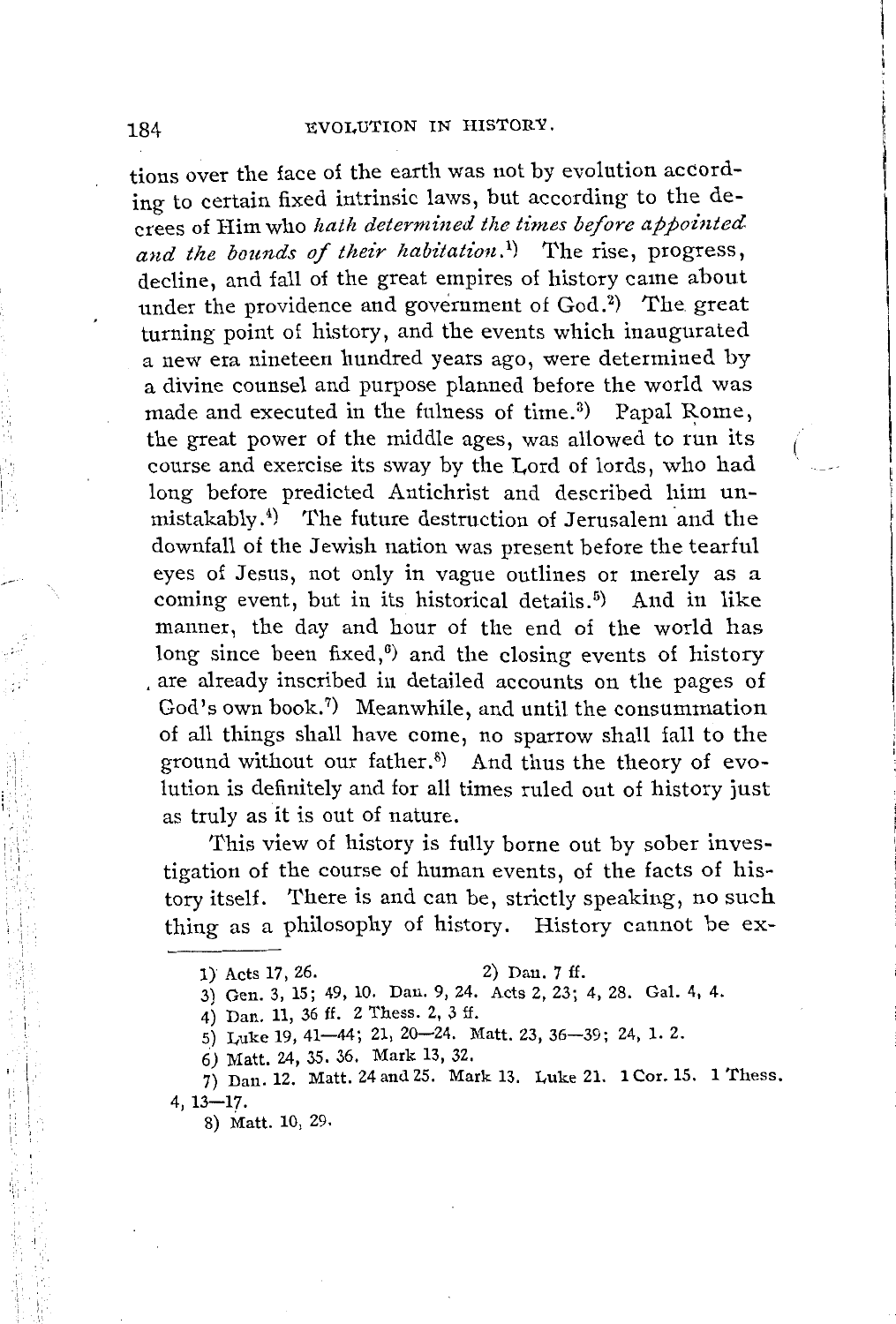plained from any one principle determining the existence of and changes in historical quantities as with intrinsic necessity. Thus, e. g., the principle of the "survival of the fittest'' is so far from accounting for the phenomena of history, that the principle itself is flatly contradicted and utterly exploded by a sober investigation of historical facts. That there are in nature numerous instances of a survival of the unfittest, is not only conceded by our evolutionists, but has been deliberately forged into an argument against teleology and divine providence! And, we ask, was it by the survival of the fittest that Julius Caesar, one of the grandest rulers of all ages, should succumb under the daggers of Brutus and Cassius; that Paul and Seneca should die by authority of their inferior, Nero; that Popery, rotten to the core and represented by men who would have brought on the ignominious collapse or extinction of every other dynasty in the days of the Roman pornocracy, should survive, while the illustrious house of Henry I sank away to ruin in the third and fourth generation; that John Hus should die at the stake and Jean Charlier de Gerson in timid monastic retirement, while Balthasar Cossa, by far their inferior in talents and learning, and every inch an infamous scoundrel, having for a time disgraced even the Roman see as John XXIII, ended his days as a Cardinal and Bishop of Tusculum and Dean of the Sacred College; that Girolamo Savonarola, one of the most remarkable and pure-minded leaders of his day and of all times, should be fought down and crushed in a struggle with men not one of whom was worthy of unloosing his shoe's latchet, among them Alexander VI, one of the most scandalous wretches of all history? Survival of the fittest! And what process of evolution resulted in the lives and deeds of such men as Alexander the Great, Julius Caesar, Constantine the Great, Luther, Napoleon I, and Bismarck? All these great makers of history were what they were far less in consequence and by the continuation of the course of previous events or developments, than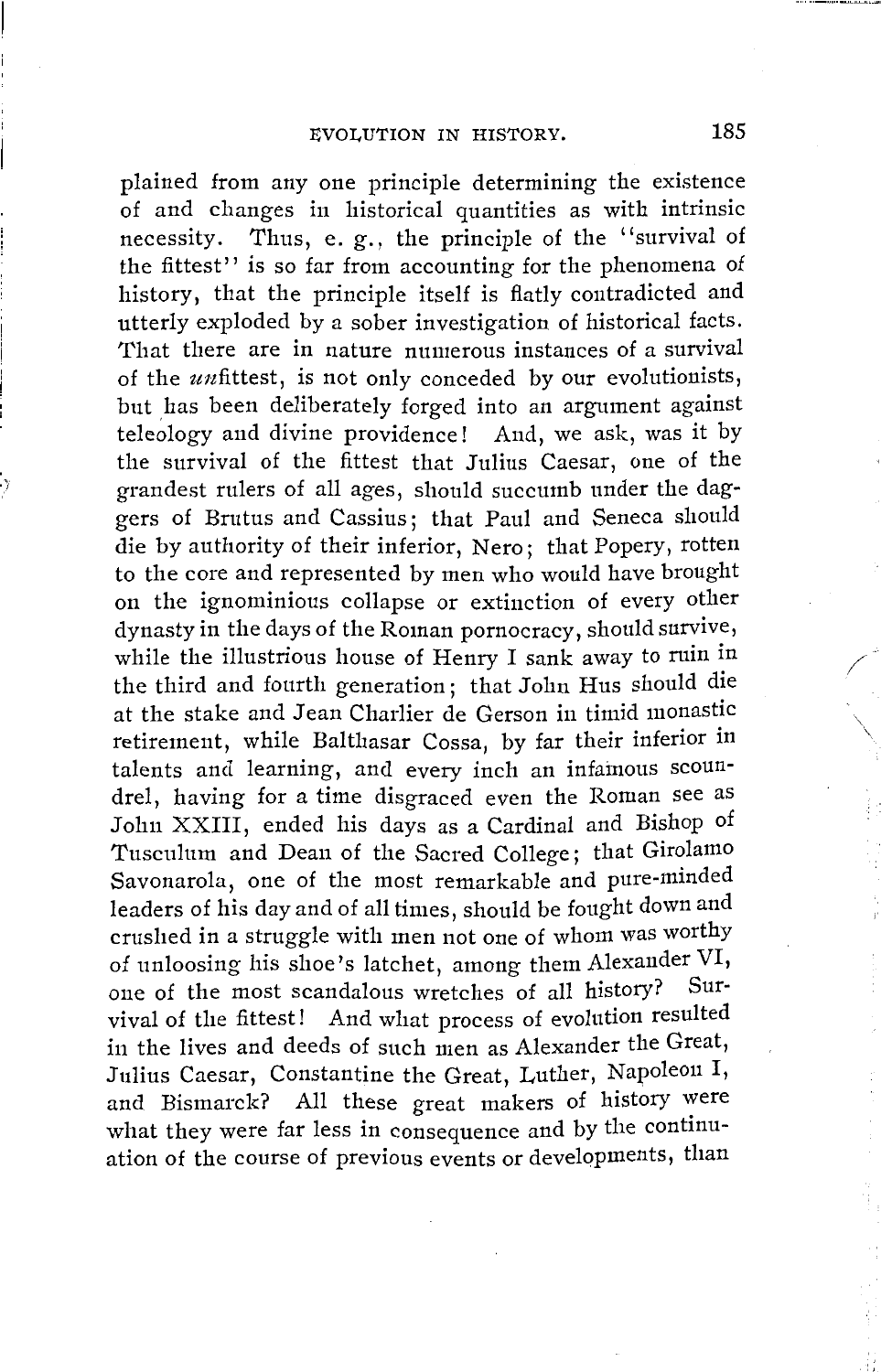I I

largely in spite of the past and in direct opposition to forces which had worked together in shaping the condition of things with which they had to deal. The Macedonian empire would never have sprung into being but for an Alexander, in whose mind the chief factors for its realization were united. The Rome which Julius Caesar left behind him was not that which he had found, only carried forward to a new stage of development, but the embodiment of ideas conceived in his mind, a quantity which under God the greatest Roman had *made* out of a quantity which he had found. The distinctive features of the Constantinian empire as compared with that of Diocletian, or of the tetrarchy of which he was the head, were not evolved from earlier political principles, but stood out in bold contrast and even in direct opposition to the very fundamentals of antique statesmanship, and so new in politics that even Constantine permitted them to slip away from his grasp long before the sunset of his life had come. Luther was not a more fully developed Hus or Savonarola, and the Reformation was not the more advanced stage or completion of a movement inaugurated by the Humanists, but a work of God the actuating spirit of which was as diametrically contrary to the rationalistic spirit which animated Erasmus and, in a measure, Zwingli and his abettors, as it was to antichristian Rome, which was in 1517 essentially what it had been in 1302, when Boniface VIII issued his bull *Unam sanctam* as a definition of the rights and powers of Popery. Napoleon did not carry onward but broke away from the tumult of French politics when he laid the greater part of western Europe at his feet, and the battle of Austerlitz and the rule of the hundred days were no more evolved from the French Revolution as by intrinsic necessity than the burning of Moscow and the Russian snows which turned to naught the campaign of 1812. And, finally, since we have mentioned Prince Bismarck, the German Empire of to-day was not evolved by internal necessity, but made, and made

;11 I ,11 I  $\mathbb{Z}^n$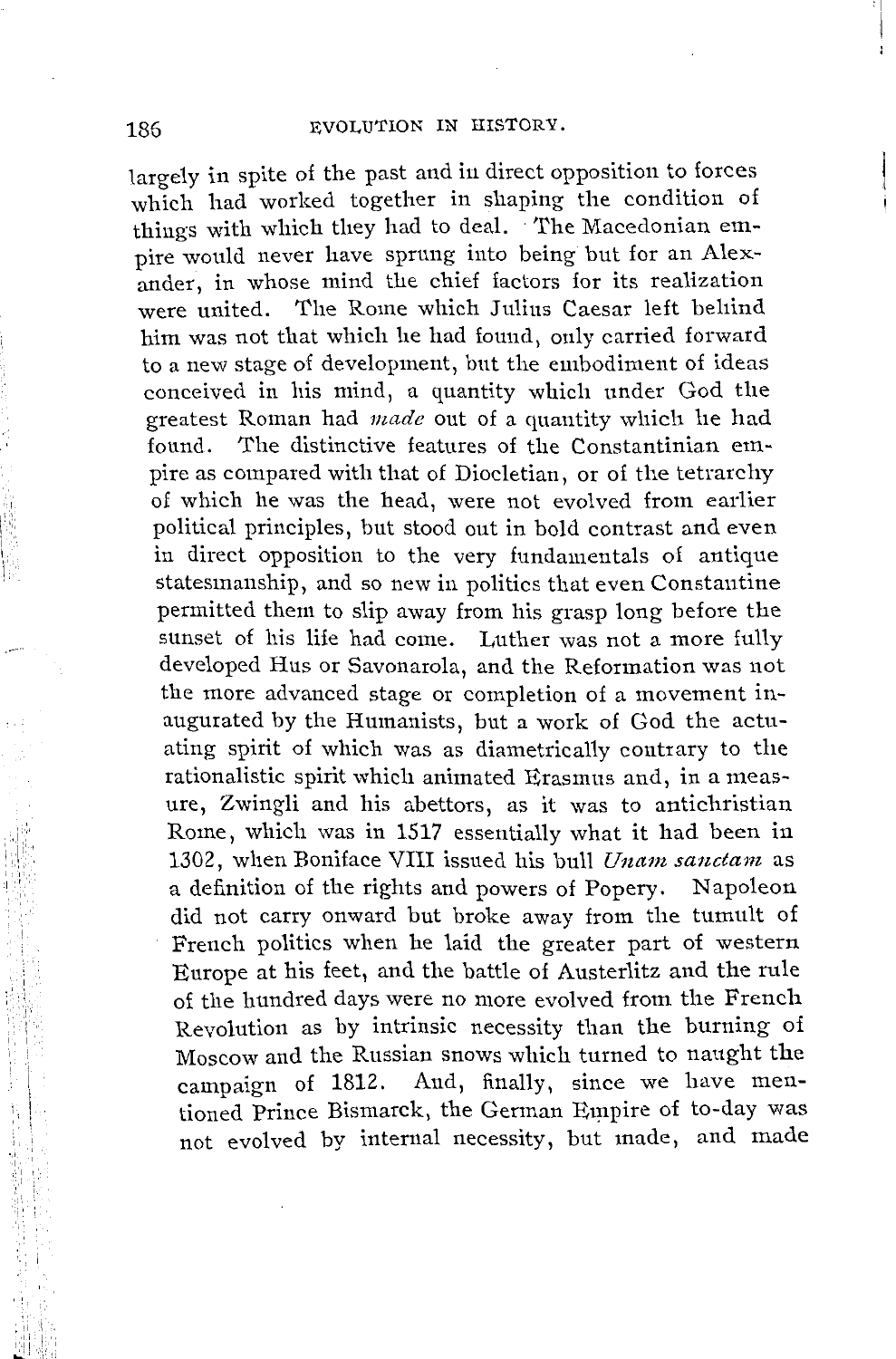m spite of itself by the Iron Chancellor as an instrument of God.

Turning from secular history to ecclesiastical history, we find as little room for evolution there. What has been termed the evolution of dogmas is from beginning to end an empty fiction. Christianity is not an evolutional, but a revealed religion, and the doctrines or dogmas of this religion are revealed in the word of God, not only in rudiments or germs, but in all their parts. All that remains to be done is to gather under certain heads, in chapters and paragraphs, what the Spirit of God has laid down in his store house, and no one will call that a process of evolution. But we defy the world to point out one Christian dogma which is not in all its parts to be found in the holy Scriptures. Arius was excommunicated as a heretic by the church of Alexandria long before the Synod of Nicaea had raised its banner with the *ομοούσιος*, because the doctrine of Arius had been branded as a fundamental error in the books which were written, that we might believe that Jesus is the Son of  $God,<sup>1</sup>$  that the Word was not only *with* God as a distinct Person, but also *was God* as of the one divine Essence.<sup>2</sup>) No thetical dogmatic statement is entitled to a place in a system of Christian Dogmatics from the first paragraph in Bibliology to the last paragraph in Eschatology, unless it have its *sedes doctrinae* in the Scriptures. Nor have these doctrines found utterance in the Scriptures in or subsequent to a process of evolution; for holy men of God did not speak out thoughts and concepts evolved in their own or other men's minds, but *spake as they were moved by the Holy Ghost*,<sup>3</sup>) things *which eye hath not seen, nor ear heard, neither have entered*  into the heart of man,<sup>4</sup>) not in the words which man's wisdom teacheth, but which the Holy Ghost teacheth.<sup>5</sup>)

In like manner, though on different grounds, it must be said that even false doctrines and heresies have not origi-

1) John 20, 31.

2) John 1, 1. 5) 1 Cor. 2, 13. 3) 2 Pet. 1, 21.

4) 1 Cor. 2, 9.

/

 $\leq$  1  $-$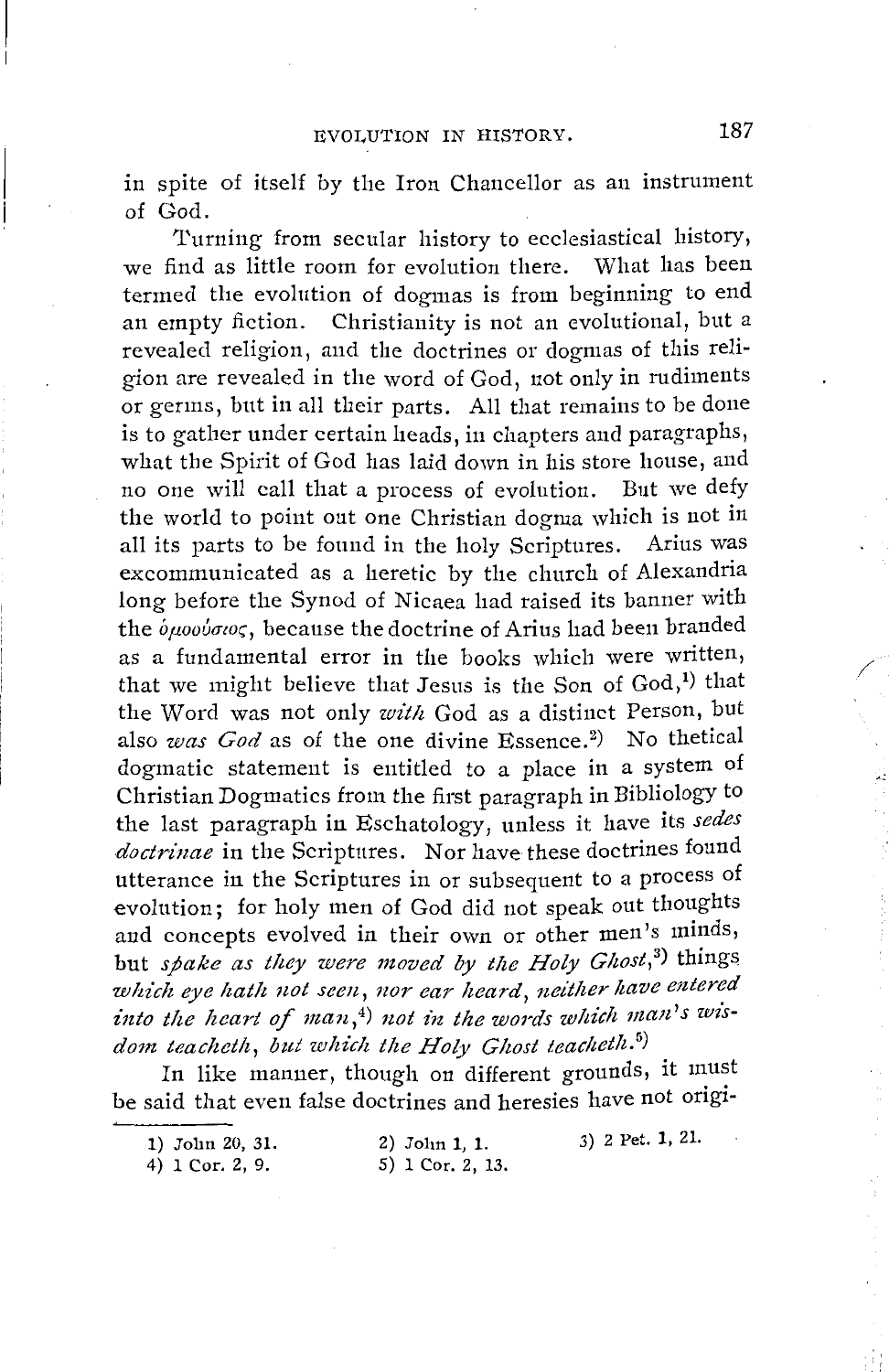nated by evolution. The great heresy of the present generation, the denial of the inerrant truth of the word of God, is as old as and even a little older than the history of human error, having been uttered in Paradise when the Serpent. which deceiveth the whole world,<sup>1</sup>) said unto our first mother. Yea, hath God said?<sup>2</sup>) and, *Ye shall not surely die*.<sup>3</sup>) No representative of Higher Criticism has gone beyond that. The Arian heresy was as full-fledged in the mind of Arius when he had framed his rationalistic syllogism in Alexandria as it was at any later period, and when he retained such terms as ''the Son of God,'' he was as far from their scriptural sense as Servede was when amid the smoke and flames of the pyre he cried: *"Jesus Christ, thou Son of the living God, have mercy upon me!"* Pelagianism is to-day what it was in 412; or if there be any statement of modern Pelagians going beyond the tenets condemned at Carthage in the trial of Coelestius, we should like to see it. The dogma of papal infallibility was as firmly asserted, though not so clearly stated nor so generally accepted, in 422 as it was in 1870.

Proceeding from doctrine to practice and institutions, we find that here, too, the genesis of things has not by any means been a process or series of processes of evolution. The sacraments were instituted as to all their essentials by Christ himself, to be and to remain for all times what they were made by their Ordainer.<sup>4</sup>) The ministerial office was not developed according to laws operating in the church or to considerations of expediency, but instituted with all its powers and functions by the Head of the church, and is today what it was in the days of the Apostles.<sup>5</sup>) Church discipline was enjoined by Christ<sup>6</sup>) and practised from the

5) Matt. 28, 18-20. Luke 9, 1-10. Mark 16, 15. John 20, 21-23: 21, 15-17. Acts 20, 28. 1 Cor. 12, 28. 29. Eph. 4, 11.

6) Matt. 18, 15-18.

<sup>1)</sup> Rev. 12, 9. 2) Gen. 3, 1. 3) Gen. 3, 4.

<sup>4)</sup> Matt. 28, 19. 20. 1 Cor. 11, 23-26.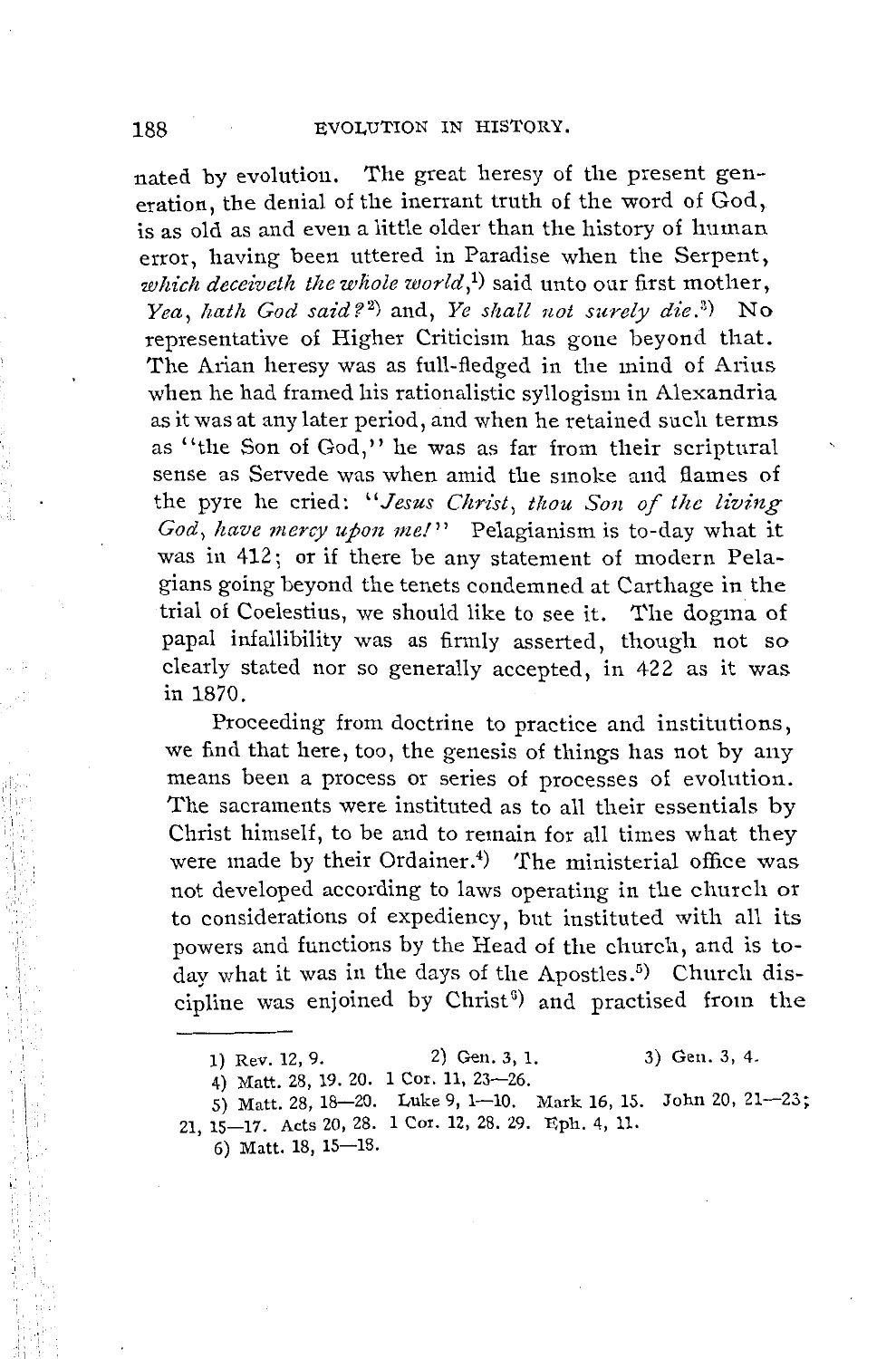earliest times of the Christian church.1) Preaching is as old as the church; it was practised on the day of Pentecost at Jerusalem, and what we find in many books as "the evolution of preaching'' is dissipated by the light of real history as a fog by the sun. Christian benevolence was exercised in the church and by the churches from the beginning.<sup>2</sup>) From the beginning, the churches cooperated in dealing with affairs in which they were jointly concerned.<sup>3</sup>) Missionary endeavors were from the earliest times considered the task and duty of the church, and of the local congregations.4) The earliest church had deacons, and even deaconesses.5) The acts of public worship were in apostolic times substantially what they are now: preaching the word, $^6$ ) administering the sacraments,<sup>7</sup>) prayer,<sup>8</sup>) singing,<sup>9</sup>) and almsgiving. 10) Or what more have we to-day? Even the independence of the church from the state, which we enjoy in this country, is not the result of evolution; the church of apostolic times was not in any sense a state church, but managed its own affairs without any concurrence of the body politic  $;$ <sup>11</sup>) and even if the idea of evolution, which is generally taken to be the development from primitive to higher forms, should be made to cover also the gradual development to primitive forms, which, probably, no evolutionist will claim or concede, our separation of church and state could not even in this latter sense be credited to evolution,

3) Acts 15.

4) Acts 11, 22-26; 13, 1-3; 14, 26-28.

5) Acts 6, 1-6. 1 Tim. 3, 8-13. Rom. 16, 1.

6) Acts 2, 42; 5, 42; 6, 4.

7) Acts 2, 41. 46. 1 Cor. 11, 20-29.

8) Acts 1, 14. 24; 2, 42; 4, 24; 12, 12; 13, 3. 1 Cor.11, 4. 5; 14, 14ff.

9) Col. 3, 19. Eph. 5, 18. 19.

10) Acts 2, 42; 4, 34; 5, 11. 1 Cor. 16, 2.

11) Acts 1, 14 ff.; 2, 1 ff.; 4, 31 ff.; 5, 1 ff.; 5, 33-42; 6, 1 ff.; 13, 1 ff.; 15, 1 ff. Gal. 6, 6. 1 Cor. 9, 4-14.

/

<sup>1) 1</sup> Cor. 5, 11-13. 2 Cor. 2, 10. 2 Thess. 3, 14. 15.

<sup>2)</sup> Acts 2, 42. 44. 45; 4, 34-37; 11, 27-30. 1 Cor. 16, 1 ff. 2 Cor. 8, 1 ff. 9 ff. al.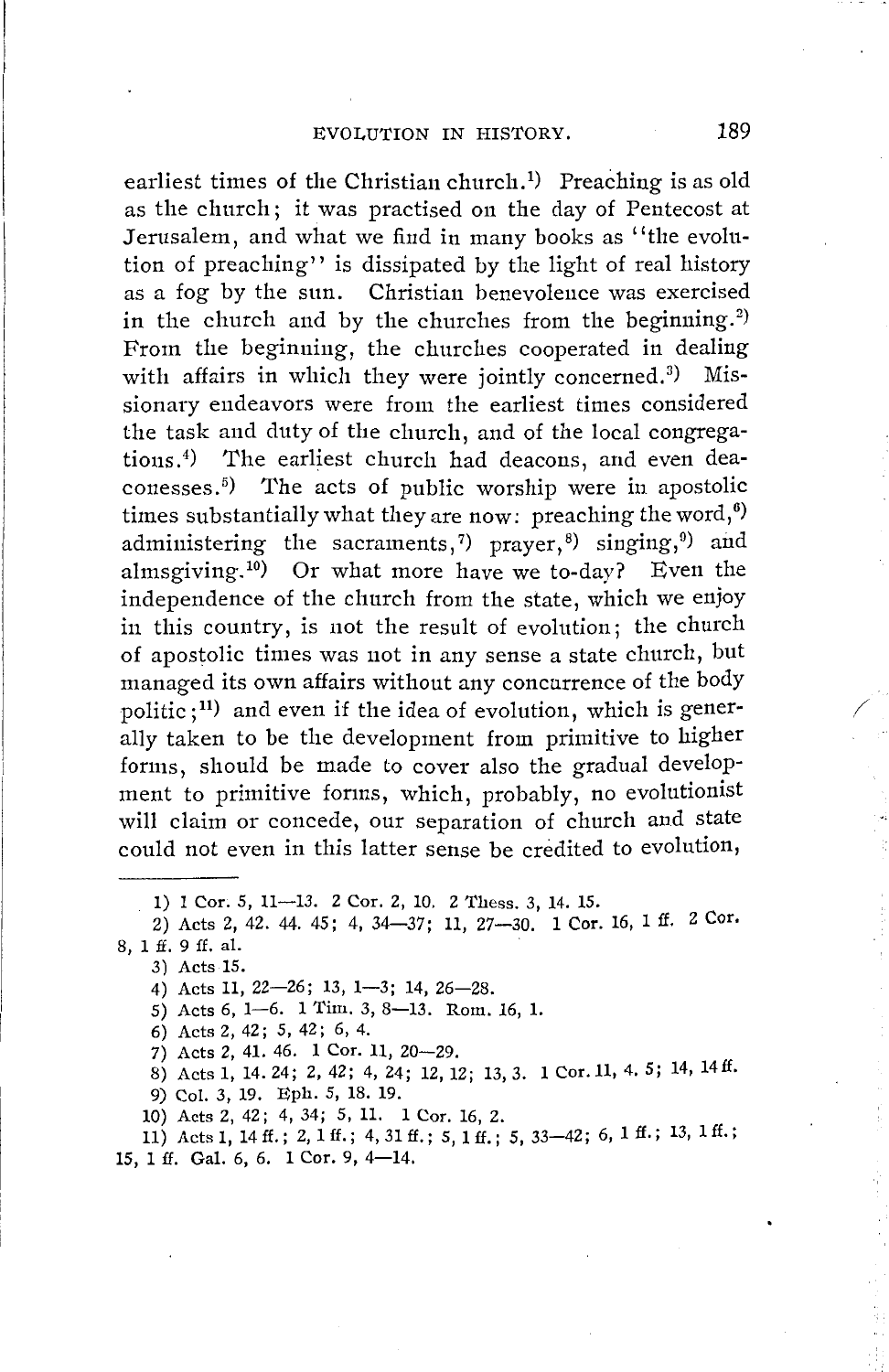since the constitutional history of our country shows no such process whereby the independence of church and state had been brought about as by evolutional necessity, but clearly points to wise statesmanship on the part of a few leading men and to various compromises between conflicting interests as the human causes which have demonstrated to the world the feasibility of "a free church in a free state."<sup>1</sup>)

While we, thus, deny the historicity of evolution in history, especially in ecclesiastical history, we do not deny three things which have often been misconceived as or misconstrued into evolution: the relation of cause and effect between historical phenomena, the increase of historical quantities, and the degeneration and gradual decay of historical organisms or institutions.

It is unquestionably true that Judaism exercised a certain influence on pagan Rome. But who would say that pagan Rome was evolved from or represented a higher type of Judaism? The two were and remained heterogeneous quantities, and the one was never and in no sense devolved into the other, though both were mutually related by the relation of cause and effect. The repristination of paganism by Julian was very markedly tinged by Christian influences. But Julian himself would have sconted the idea of having his rites and sacrifices at Antioch set down as a higher type of Christianity. The influence of both Judaism and Christianity on Mohammedanism and Mormonism is unmistakable. But let an evolutionist ask the Sultan and he will tell him whether the Islam be Christianity in a higher form, and ask the Christians of the United States how Brigham Yonng strikes them as a St. Paul of a higher order. There are undoubtedly relations of cause and effect between the French Revolution and the German Empire. But who would be willing to make himself ridiculous by averring that the work of Bismarck and Moltke was merely the work

<sup>1</sup>'1  $_{\rm{HII}}$ 

<sup>1)</sup> See also THEOLOGICAL QUARTERLY, Vol. I, pp. 436-447.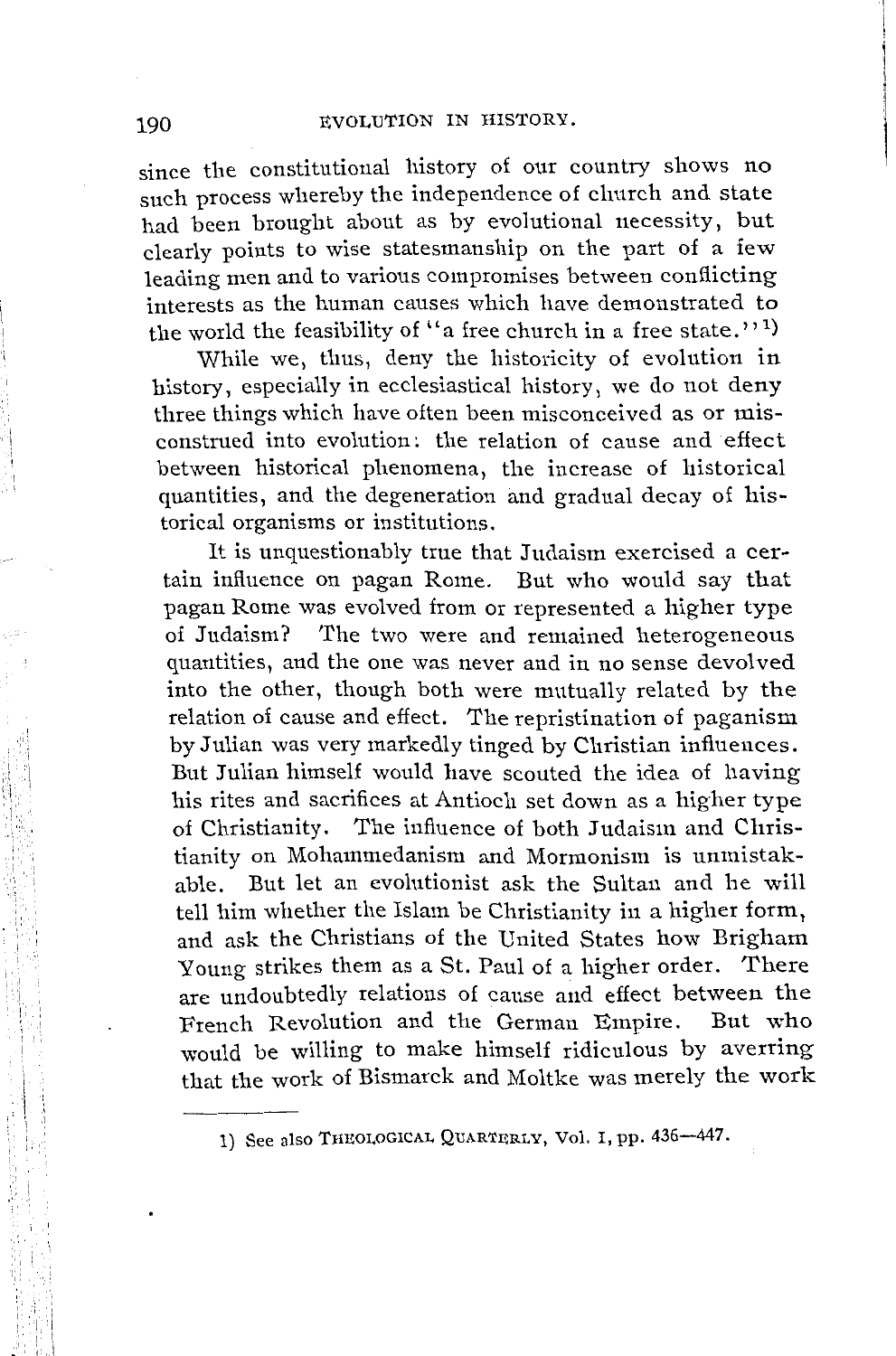of Robespierre and Marat in a more advanced stage of development? Luther in his day thrust the assertion into the face of the Romanists that they no longer ventured to preach as they had preached before he had raised his voice, and from the council of Trent to the present day the Roman church shows very distinct traces of protestant influence. But what protestant would consider Leo XIII of sound mind, or would be judged sane by Leo XIII, for defining Romanism of to-day as a more highly developed type of Lutheranism? Such nonsense would be hooted down even by many who believe in Darwin's Origin of species and *Descent of man.* The influences of ancient Egyptian and Babylonian civilization, of Athenian culture, of Roman politics, of mediaeval society as organized and confused and shackled down in church and state- are still alive and active at the present time. *To* mention but a few instances. No English lexicon would be what it is but for those influences. Our schoolboys speak of *mummies* and our girls and women wear garments antique in form and *peplum* by name. The old Tombs prison in New York was built after ancient Egyptian models. The German *Kaiser's* title was handed down from the zenith of Roman history, and stands out in the headlines of our American dailies, while it serves as a watchword and stimulus of German patriotism. Much of the statuary exhibited in the show windows and pedestaled in many parlors in St. Louis bears witness at the same time to antique genius and art and ancient vandalism. The causes which have made the texts in Dr. Walther's postils and Dr. Seiss' Lectures on the Gospels the same in choice and arrangement are not to be sought in an interdependence between Dr. Seiss and Dr. Walther, but can be distinctly traced back over Luther and Charlemagne to Jerome and Pope Damasus.

But all this is not evolution. The fact that customs and forms and notions and norms are in thousands of instances the *same* as those of by-gone ages to which they  $\angle$  i

·..,...:..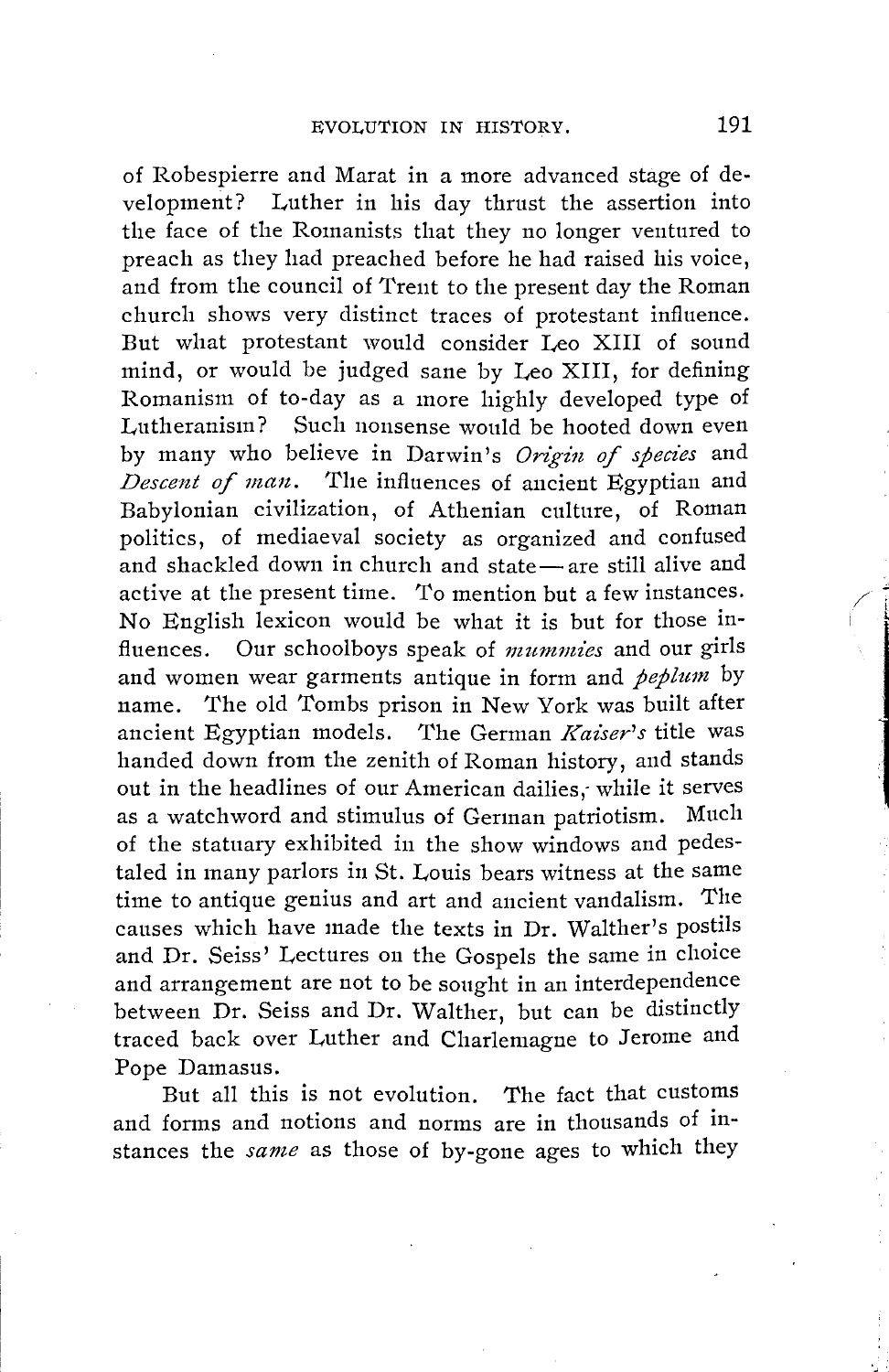can be traced by chains of cause and effect under the influence of will is certainly not due to evolution, a chief essential of which is *change,* and change not determined by will as a free agency, but due to causes working by absolute intrinsic necessity. The evolutionist's wife is apt to prove to his conviction, if not to his satisfaction, that wearing a peplum is not a matter of evolutional necessity, but of her own obstinate will, which may very soon decide against the peplum and in favor of a costume never dreamt of in the days of Homer. Zwingli in his day, from January 1, 1519, on, and thousands of others after him to the present day, have proved that preaching on the texts of Jerome's *Comes* and of Charlemagne's *Homiliarium* was and is by no means enjoined by the rigid laws of evolution, and neither Dr. Luther nor Dr. Walther nor Dr. Seiss would by word or deed join issue with them.

Of course, our reduction of historical phenomena to the relation of cause and effect will find little favor with evolutionists who put down the relation of cause to effect as ''a mere assumption, and, indeed, rejected by exact science.''<sup>1</sup>

The second process which has been misconstrued into evolution is that of the increase of historical quantities. The human race had its beginning, and, in the course of time, the family has multiplied and replenished the earth. The Jewish nation was a greater body in David's day than in the days of Moses. Rome grew from small beginnings to be the mistress of the civilized and a great part of the New Testament Christianity had its birthday at Jerusalem and, in the course of years and centuries, has planted its banners in all lands. Popery was enthroned at Rome in Boniface I, and the records of its progress and of the increase of its power and of the territory subject to its sway fill volumes compared with which

1) Brinton, ibid., p. 45.

i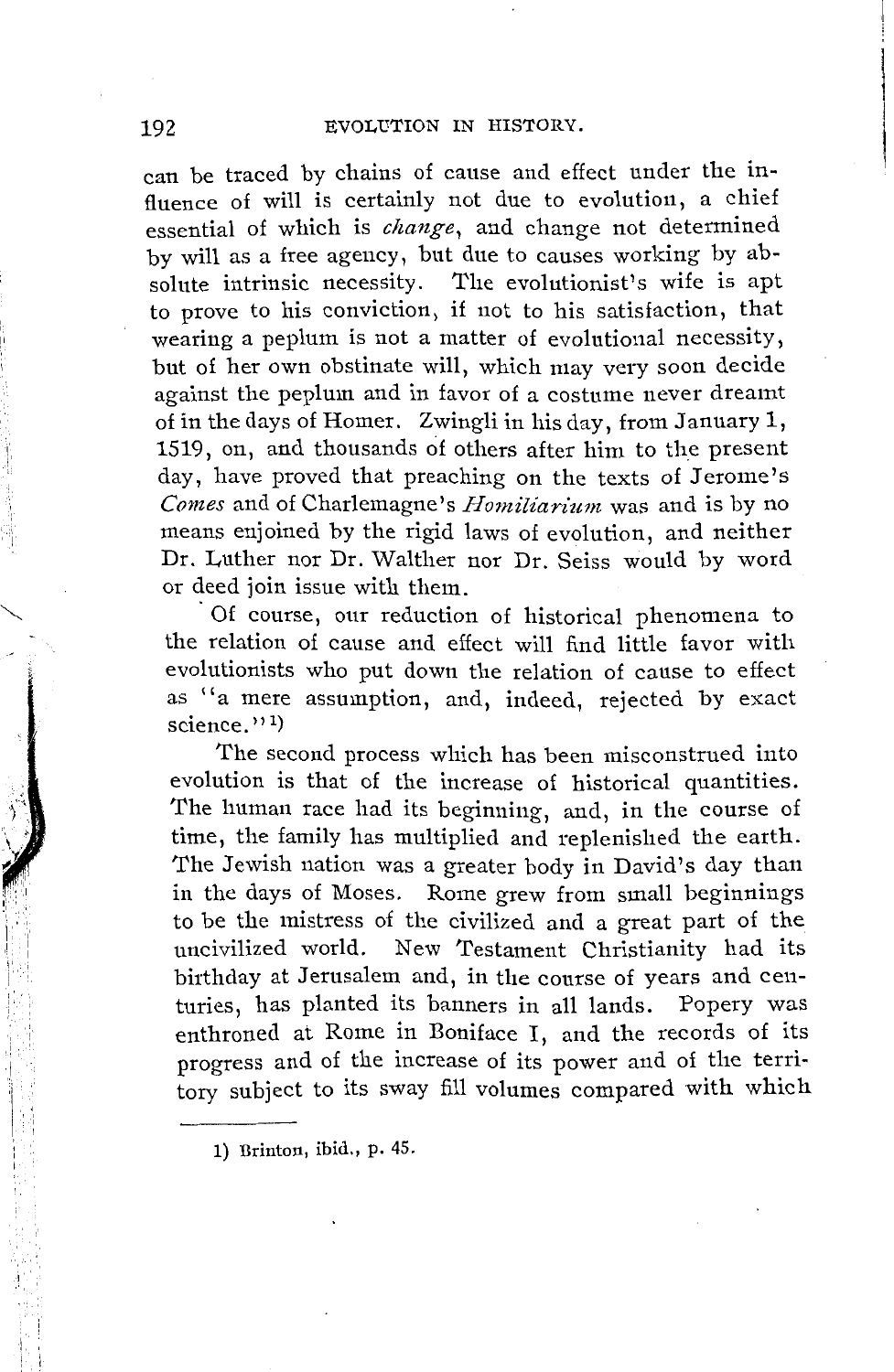the books of Mr. Darwin dwindle into insignificance. The Reformation was planted at Wittenberg, and before many years had passed it spread its branches far beyond the confines of Germany. All this, however, was anything but evolution. Man was in Paradise and in Mesopotamia as fully and truly man as at any subsequent period and in any country on the face of the earth. The Jews were in the same sense a Jewish people under Vespasian as they had been under Joshua, and a Jew is distinctly a Jew in New York to-day as he was under Claudius in Rome and under Ptolemy in Alexandria. The Christian church in Jerusalem and Antioch was no less a Christian church when Peter and Paul preached Christ, and him crucified, than is any Christian congregation anywhere in 1898. Gregory I was as really an antichristian Pope as Gregory VII and Pio Nono. And the Lutheran church at Wittenberg in 1530 was essentially what Holy Cross Lutheran church is at St. Louis, a church and Lutheran, no more, no less.

Here, then, we have again an essential difference between what really appears in history, and the fiction called evolution. If a process the beginning and the end of which exhibit the same thing, though, perhaps, in different forms or states, were to be called evolution, we would not seriously object. Thus the development of a human being from the embryo to the adult might, as far as the etymology of the word is concerned, be called evolution. But that is not the accepted *usus loquendi* of the word. We hold that the human embryo is as truly and distinctively human as the adult man or woman, and that the destruction of either is covered by the same fifth commandment of the decalogue, and it is this manner of development which has its analogies in history. But evolutionists in Biology claim for their hypothesis or theory that in it they have a key to solve the mystery of life in its innumerable varieties of forms; they dream of development, not from specific germs, but from a utopian neutral cell; they would account for the *origin* of

13

/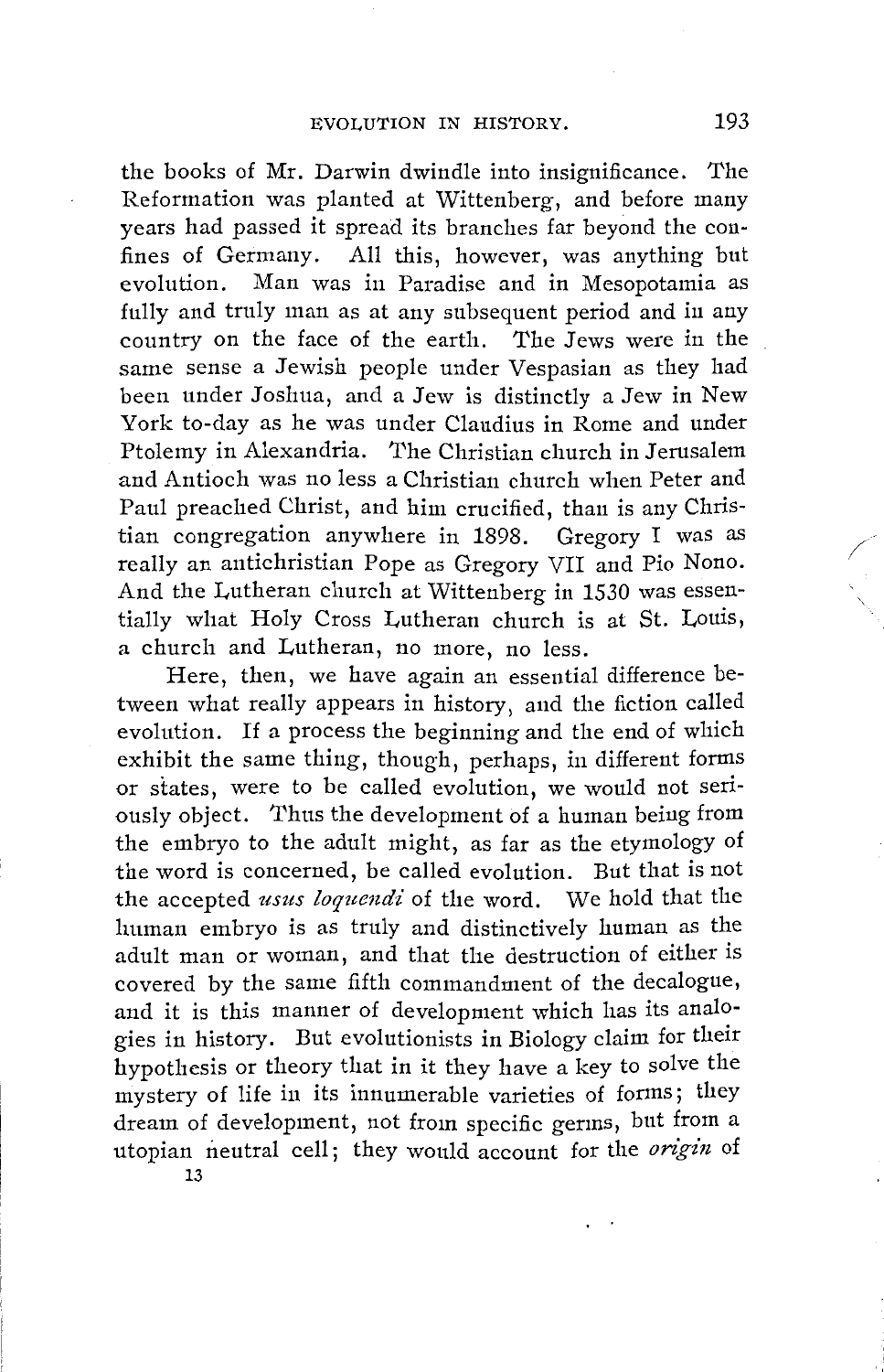things, of vegetation, of vertebrates, of man. In the evolutionist world there was a time when man did not exist an a time when man had come into existence, and that by evolution. The supporters of this theory substitute evolution for creation. And it is evolution in this sense which has no analogy in history, except as another empty dream, e.  $g.,$ the dream of the origin of religion by evolution in a previously non-religious world, or the origin of language by evolution in a race of mutes.<sup>1</sup>)

A third historical category which must not be misconstrued into historical evolution is that of degeneration and<br>gradual decay in historical organisms or institutions. Our gradual decay in historical organisms or institutions. scientists who bother themselves and others about the descent of man have favored with a keen interest the Bushmen of Australia and other types of savage humanity, with receding skulls, flat noses, thin legs, little or no clothing, and not much of morals or religion. The lower in the scale and the farther remote from the civilized Caucasian a newly discovered or investigated tribe or specimen, living or dead, would appear to be, the greater was the value set on the discovery, because the nearer science was supposed to have come to the missing link, the transition from brute to man. Of course, the missing link will never be discovered, because it never existed. There is no transition from brute to man, and never was. But if there were a species of beings which might be classed either with man or with brutes, a transitional species, even that would not necessarily represent a transition in the direction from brute to man. We do not say that a transition from man to brute is possible; for it is not; but we do say that the evolutionist who sees in Bushmen and other savages specimens of humanity representing the earlier stages of development, through

<sup>1) &</sup>quot;According to them, man must have lived for a time in a state of mutism, his only means of communication consisting in gestures of the body, and in changes of countenance." Max Miiller, Lectures on the Science of Language. Vol. I, p. 40.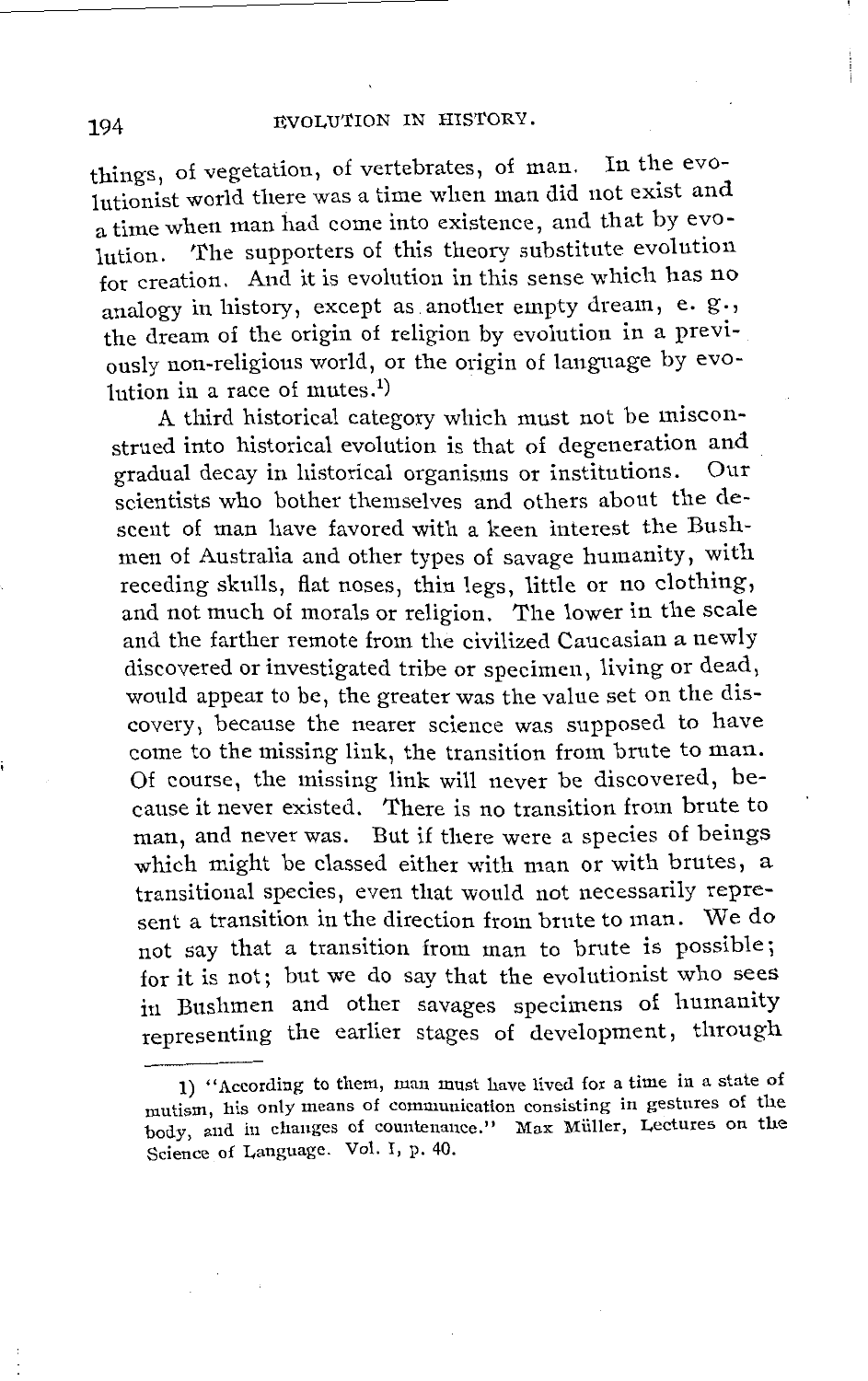which the more highly developed species had long since passed on the way from the primitive state of man to their present state, makes a great, fundamental mistake, the same mistake which one would make in supposing that the pale and decrepit inmates of a city hospital or a country poorhouse represented the lower stage of development from which the strong and healthy men and women in the surrounding country had been evolved. Our evolutionists are in very much the same plight with Mark Twain and his friend, who, having slept all day, rushed from the hotel in scanty clothing, climbed the observatory and to the amusement of the guests loudly admired what they took to be the famous Rigi sunrise, while in fact they were vociferating and gesticulating at the setting sun. But while our tourists had soon found out their mistake, our evolutionists have not; which does not make it any less a mistake. St. Paul has drawn a vivid picture of the degenerating influence of sin upon the nations under the righteous wrath of  $God<sub>1</sub><sup>1</sup>$ and the course which the Greek nation and the Roman world have run from their pristine vigor exhibited in the days of Thermopylae and Cannae down to the state of marasmus senilis pictured by Juvenal, a state of rottenness which even the transfusion of German blood into the putrid veins of that degenerate and decaying race could not remedy, is a fearful corroboration of the apostle's testimony. What terrible work sin and the unrestrained sway of the passions may make even in a lifetime is continually being demonstrated in the innumerable wrecks which on their down-· ward course totter through years of miserable existence into a libertine's or drunkard's grave. Sin is a destructive principle not only in individuals, but also in communities. to the slums of our great cities and note the ravages of sin; and go to the boulevards of the same cities and mark the ravages of sin! And that in a nation which is permeated by influences which act as powerful preservatives, both

1) Rom. 1, 18-32.

I,/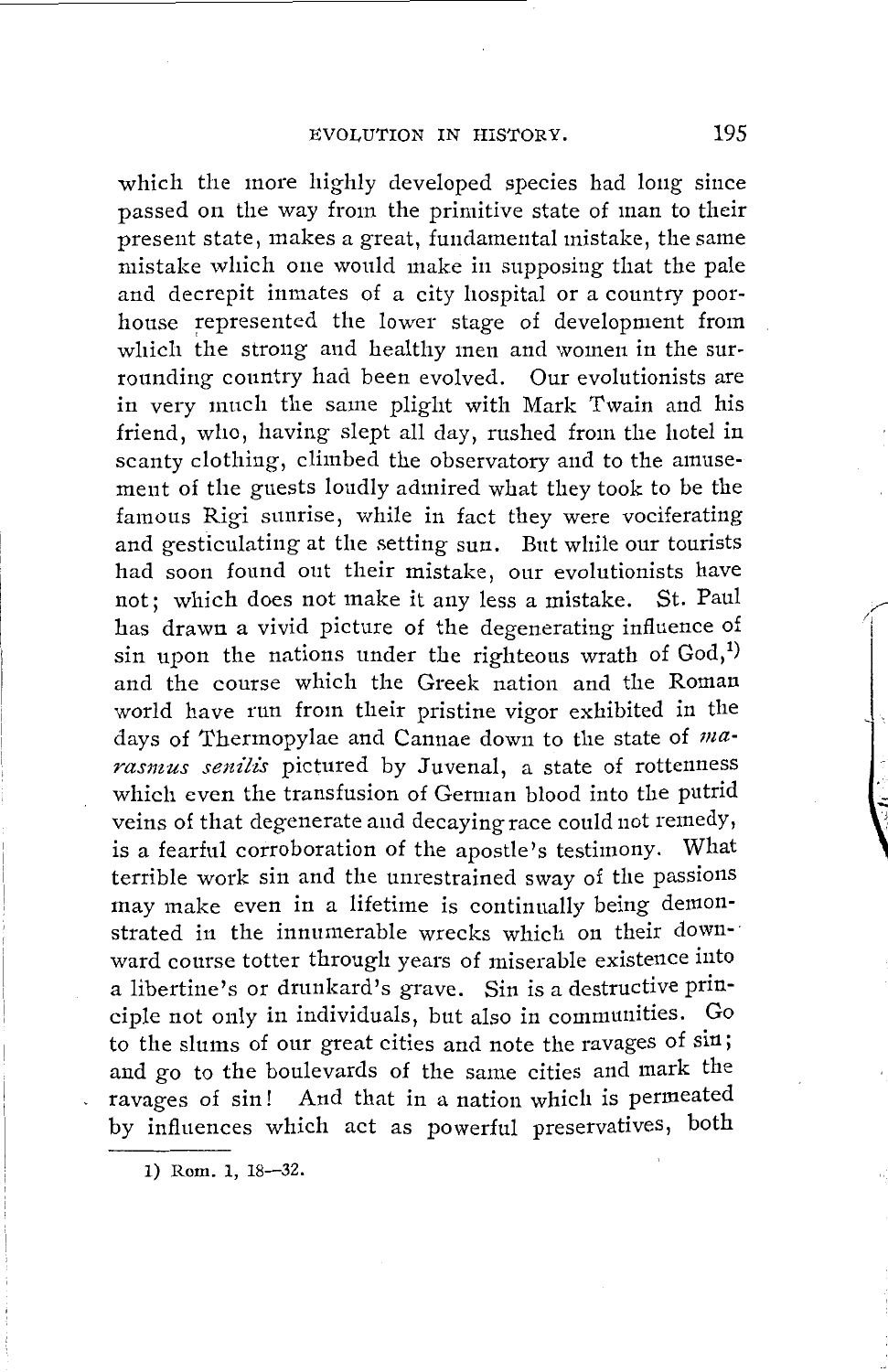directly and indirectly, chief of which is the Christian religion in the pulpit, the press, Christian schools, missionary endeavors, and the lives of the Christian people, the salt and light of the world.<sup>1</sup>) Think what sin is making out of so many in spite of these influences, and what it will be likely to make of a people remote from such preservatives, and then say whether even the most degenerate savage, loaded down with the accumulated effects of the wellnigh unbridled sway of sin through many generations, should be a marvel to a thinking mind. St. Paul deploringly confesses that sin dwelled in him and deceived him, prompting him to do what he would not, and preventing him from doing what he would.<sup>2</sup>) And of all Christians he asserts that the flesh lusteth against the spirit, so that they cannot do the things that they would.<sup>3</sup>) This being the condition even of the best of men, it is not difficult to comprehend that, wherever the struggle of the spirit against the flesh has been in a measure neglected and the flesh has been allowed to gain headway in its evil propensities, deterioration has set in. Thus there was a time when the churches in Galatia had exposed themselves to the reproach: '' Ye did run well; who did hinder you that ye should not obey the truth.'<sup>1</sup> And if this process of deterioration is not stayed, the leavening of the whole lump will follow. <sup>5</sup> ) What has become of the churches in Asia, the church of Ephesus, which had early "left its first love,''<sup>6</sup>) the church of the Laodiceans, who, after the first glow of spiritual life had turned lukewarm, 7) and of other apostolic churches? What of the church of Rome, whose faith was at a time spoken of throughout the whole world? $^{\rm 8)}$  We know that the time came when a bishop of Rome, Liberius, who had denied the orthodox Nicene faith, was on his return to the city welcomed with open arms by the greater part of his congregation. And even prior to that, the

|  |  |  |  |  |  |  | 1) Matt. 5, 13. 14. Eph. 5, 8-13. |
|--|--|--|--|--|--|--|-----------------------------------|
|--|--|--|--|--|--|--|-----------------------------------|

6) Rev. 2, 4.

3) Gal. 5, 17. 4) Gal. 5, 7.<br>6) Rev. 2, 4. 7) Rev. 3, 16.

2) Rom. 7, 8-25. 5) Gal. 5, 9. 8) Rom. 1, 8.